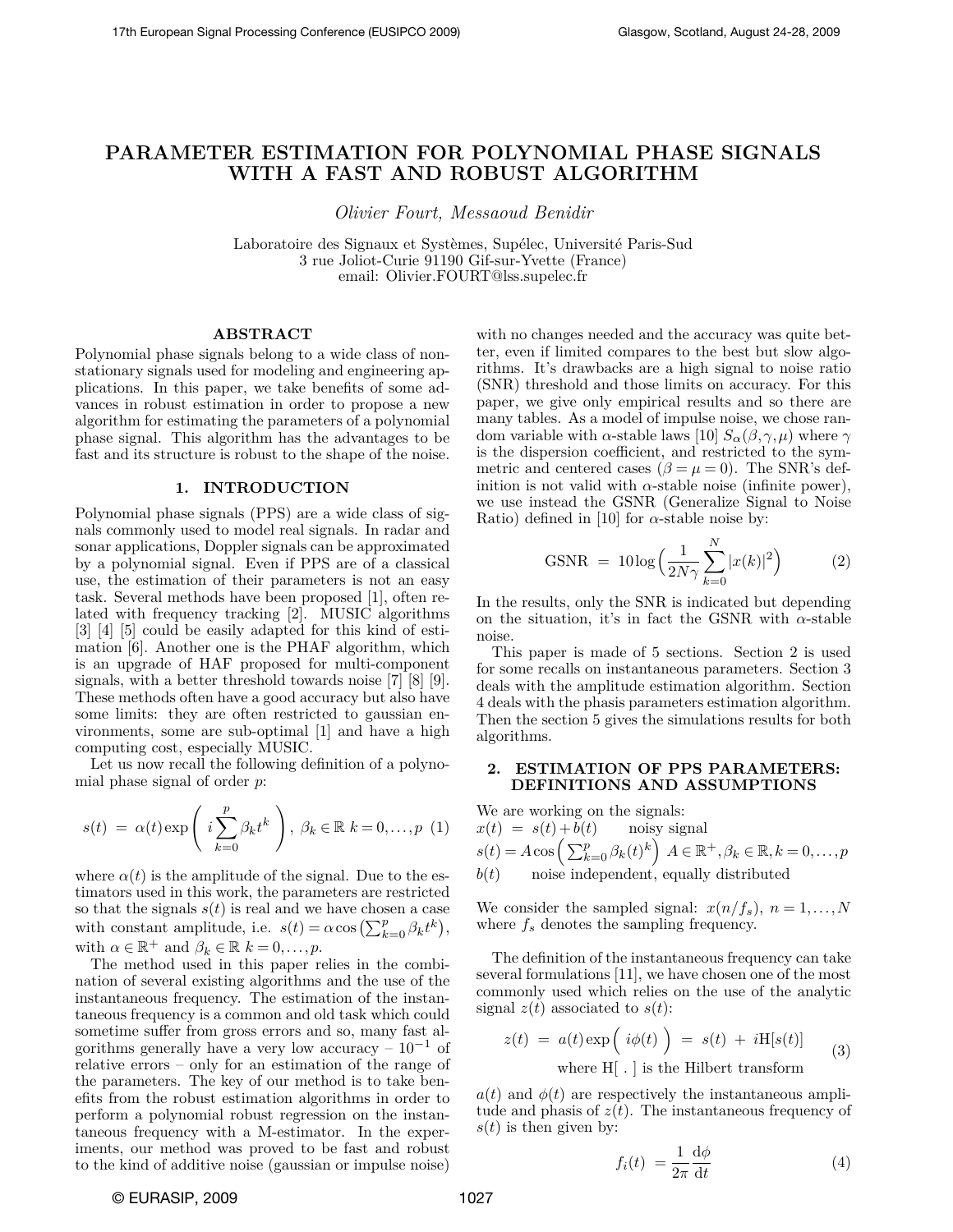Usually, we can't evaluate  $f_i(t)$  in an explicit form but for a PPS  $s(t)$  of order  $p$ , we can define its instantaneous frequency by:

$$
f_i(t) = \frac{1}{2\pi} \sum_{k=1}^{p} k\beta_k t^{k-1}
$$
 (5)

so, as long as we can have a good estimation of the instantaneous frequency it is possible to estimate the parameters of the phasis with a polynomial linear regression.

Since we have chosen to make experiments with impulse noise, robust statistics were needed. Instead of using the variance, we have used the interquartile range. For a random variable *V* with probability law *P*(*V* ), one defines:

$$
Q_1 = v/P(V \le v) \ge 0.25 \text{ and } P(V \ge v) \ge 0.75 \text{ 1}^{st} \text{ quartile}
$$
  

$$
Q_3 = v/P(V \le v) \ge 0.75 \text{ and } P(V \ge v) \ge 0.25 \text{ 3}^{rd} \text{ quartile}
$$
  

$$
iqr = |Q_3 - Q_1| \text{ interquartile range}
$$
  
(6)

# **3. AMPLITUDE ESTIMATION**

Since the instantaneous amplitude of  $z(t)$  is the amplitude of the PPS to be estimated up to perturbations and modeled by  $a(t) = A + e(t)$ , we chose a two step estimation:

- Estimation of the instantaneous amplitude:  $a(n) = |z(n/f_s)|, \quad n = 1, \ldots, N$
- Robust selection of the amplitude:
	- $\hat{A} = median(a(n))$

### **4. ESTIMATION OF THE PHASIS PARAMETERS**

Due to the considerations on the instantaneous frequency of a PPS, we propose a two step algorithm for the phasis parameters estimation: firstly an estimation of the instantaneous frequency for several samples and then secondly, the estimation of the parameters  $\beta_k$  with a polynomial linear regression. Since the estimation of the instantaneous frequency often shows gross errors and the regression is an ill-posed problem, our contribution was to use a robust estimation algorithm instead of the ordinary least squares.

## **4.1 Estimation of the instantaneous frequency**

We have used the "Parabolic Smoothed Central Finite Difference" (PSCFD) algorithm [12]. It relies on a analysis of the phasis of  $z(t)$ . The estimator of the instantaneous frequency is then:

$$
\hat{f}_i(n) = \frac{f_s}{4\pi} \left( \left( \arg \left[ \frac{Q}{4\pi} \left( \arg \left[ 2(n-p+1)z^*(n-p-1) \right] \right] \right) \right)_{2\pi} - q \right)
$$
\n
$$
\sum_{p=-Q}^{n} h(p) \exp\{ i \arg \left[ z(n-p+1)z^*(n-p-1) \right] \} \right)_{2\pi} \quad (7)
$$

arguments are belonging to  $[0; 2\pi]$  and the smoothing window  $h(p)$  is defined by:

$$
h(p) = \begin{cases} \frac{3N_i}{2(N_i^2-1)}\big(1-(\frac{p}{N_i})^2\big) \text{ for p even and } -Q \le p \le Q\\ 0 \qquad \text{otherwise} \end{cases}
$$

the window's length is  $M = 2Q + 1$  with  $N_i = (M+3)/2$ . In the simulations in this paper, we have taken  $Q = 128$ . It's a tradeoff between the accuracy and the variation rate allowed for the frequency.

We have then a set  $\hat{f}_i(n)$ ,  $n = 2, ..., N-1$ , of instantaneous frequency estimates. For implementation, the convolution operator implies some losses at the borders and the set used is  $\hat{f}_i(n)$ ,  $n = Q+1, ..., N-Q-2$ .

We recall below the conditions of use for PSCFD, given in [12]:

- 1. Signal is corrupted with additive noise, gaussian, centered, i.i.d. and  $SNR \geq 5$  thus 7dB.
- 2. Instantaneous frequency must remain in the Nyquist range  $0 \le f_i \le f_s/2$ .
- 3. Variations in frequency must be limited, if  $f_0$  is the mean frequency and  $\Delta \nu$  the variations in frequency, then  $\frac{\Delta \nu}{f_0}$  1.

Under those assumptions, the estimator is efficient, the Cramer-Rao bound is reached, there is a negligible bias and the variance is given by [12]:

$$
\sigma^2 = \frac{f_s^2}{4\pi} \frac{6}{SNR \times N_i (N_i^2 - 1)}
$$
(9)

Those conditions are important because in our simulations, we are quite often out of the guaranteed domain and we will show that for PPS parameters estimations, some results remain valid.

#### **4.2 Polynomial robust regression**

Let us introduce the folowing notations:

$$
\mathbf{f} = \left(\hat{f}_i(2), \dots, \hat{f}_i(N-1)\right)^T \quad \text{with} \quad \hat{f}_i(k) = \hat{f}_i(kt_s)
$$
\n
$$
\mathbf{b} = \left(\beta_p, \dots, \beta_1\right)^T
$$
\n
$$
\mathbf{R} = \frac{1}{2\pi} \begin{pmatrix} p\left(2t_s\right)^{p-1} & \cdots & 2\left(2t_s\right) & 1\\ p\left(3t_s\right)^{p-1} & \cdots & 2\left(3t_s\right) & 1\\ \vdots & \vdots & \vdots & \vdots\\ p\left((N-1)t_s\right)^{p-1} & \cdots & 2\left((N-1)t_s\right) & 1 \end{pmatrix}
$$
\n(10)

The vector **b** is then the solution of the linear system:

$$
\mathbf{f} \mathbf{i} = \mathbf{R}\mathbf{b} + \mathbf{e} \tag{11}
$$

where **e** is the vector of errors.

Estimations errors of  $f_i$  don't have a gaussian distribution and could even show some aberrations. So the classical least squares can't be used and it is required to use a robust estimator. The choice was to use a M-estimator [13] with the algorithm "Iteratively Reweighted Least Squares" (IRLS) and the choice of the Welsch cost function [14]. The Welsch function has been chosen since it offered the best results in our tests. The parameters estimated are obtained via the following optimisation problem:

$$
\min_{\beta_k} \sum_{n} \rho\big(e(n)\big) \text{ with } \rho(x) = \frac{c^2}{2} \left[1 - \exp\left(-\frac{x}{c}\right)^2\right] \tag{12}
$$

The constant  $c = 4.2$  in the simulations. For the special case of a PPS of order 1 (harmonic signal), only a constant is estimated and there's no need for the linear regression in that situation: we take the median of instantaneous frequency estimates as an estimator of  $\hat{\beta_1}$ .

(8)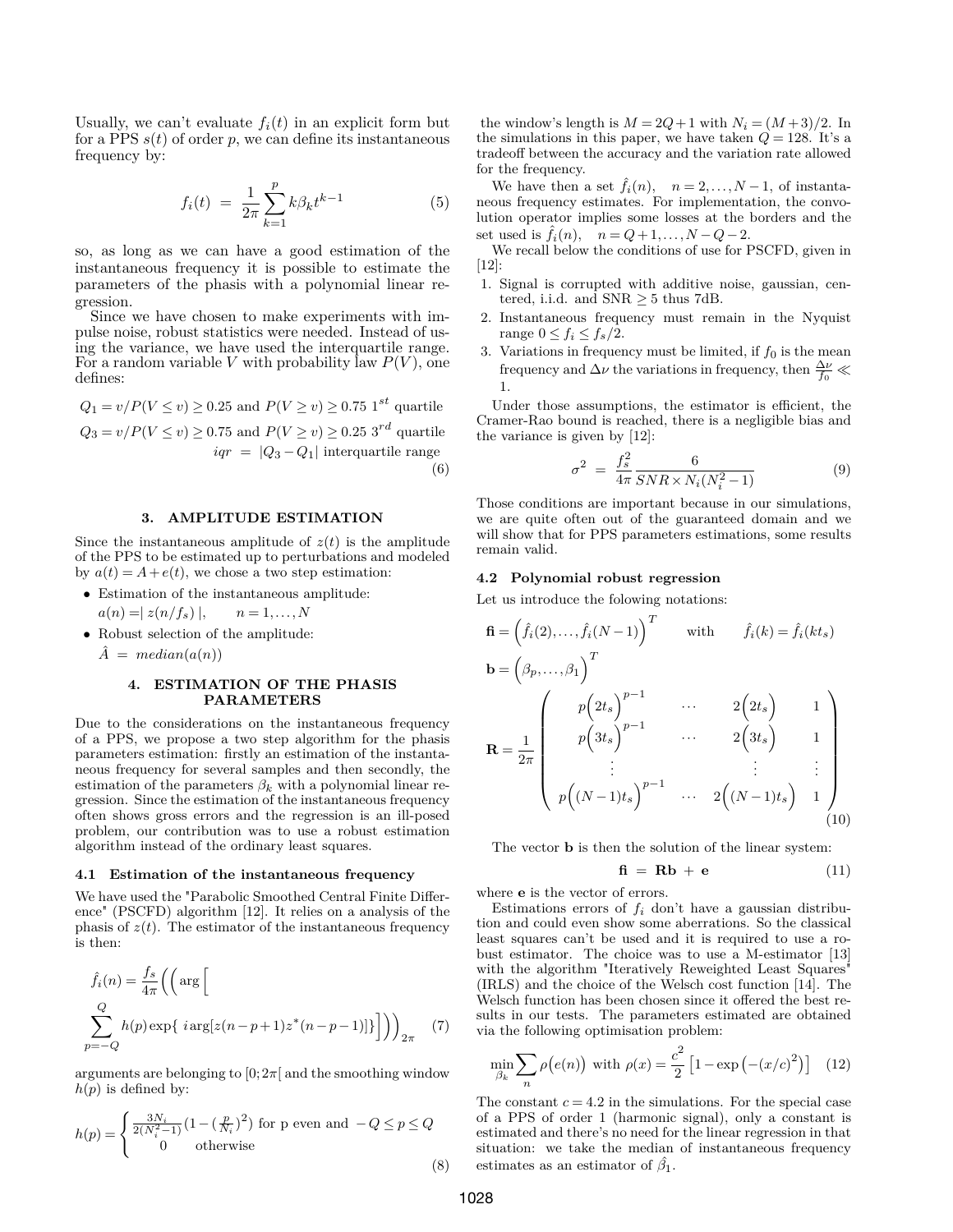### **5. SIMULATIONS AND RESULTS**

A large class of tests have been made in order to check the performances of parameters'estimation for PPS of different orders and several noise conditions.

In all the experiments we have used signals with the following characteristics: amplitude  $A = 1$ , sampling frequency  $f_s = 10^6$ Hz,  $N = 8192$ . A Butterworth anti-aliasing filter of order 8 with cutoff frequency of  $4 \times 10^5$ Hz has been used. For the phasis smoothing window, we took  $Q = 128$ .

Parameters range: for all signals,  $\beta_0 \in [\pi; 3\pi]$ 

- PPS1 (order 1)  $\beta_1 \in [0; 3.5 \times 10^5]$
- PPS2 (order 2)  $\beta_1 \in [0; 3.5 \times 10^5]$  $\beta_2 \in [-2 \times 10^7 ; +2 \times 10^7]$
- PPS3 (order 3)  $\beta_1 \in [0; 3.5 \times 10^5]$  $\beta_2 \in [-8 \times 10^7 ; +8 \times 10^7]$  $\beta_3 \in [-6 \times 10^9 ; +6 \times 10^9]$

Parameters have been chosen so that the instantaneous frequency of PPS remains between 0 and  $3.5 \times 10^5$  Hz.

For each phasis order, we have randomly created a set of PPS for several SNR, both for gaussian and impulse noise. Then we estimate their parameters, chosing five gaussian noise level and five  $\alpha$ -stable noise equivalent in power terms. In order to check the best performances achievable, we have also conduct an experiment with no additive noise. Each experiment was repeated 15000 times. The gaussian noise levels were respectively 30dB, 20dB, 10dB, 6dB et 3dB *α*-stable noise were defined by the following parameters:  $\alpha = 1.2$ ,  $\beta = 0$  (symmetric distribution),  $\mu = 0$  (centered distribution),  $\gamma = 0.0005, 0.005, 0.05, 0.1$  and 0.2.

The obtained results are only empirical. We give some statistics of the relatives errors of the parameters. The use of impulse noise implies the use of robust statistic: median, interquartile range (dispersion estimation) and a robust mean square error – a trimmed mean calculated by excluding the 5% highest values of the squared errors. In the results tables, the symbol *α* indicates the result of an experiment with *α*stable noise whereas  $N$  indicates the result of an experiment with gaussian noise.

#### **5.1 Amplitude estimation results**

The results of the amplitude estimations are given in the tables 1 and 2. The table 1 gives the medians of the relatives error estimations and the table 2 gives the interquartiles ranges of the errors. A thing will be immediately noticed: for a given SNR and statistic, the results are almost the same for the different PPS phasis order *p*. The accuracy of the amplitude estimation seems independent from the phasis'parameters estimation, a result known for several years with gaussian noise [15] [16] that could have been expected and which remains true with  $\alpha$ -stable noise. For a given SNR, the results with  $\alpha$ -stable noise and with gaussian noise are almost the same. To be true the results are slightly better with *α*-stable noise: the estimator is robust to the kind of the noise.

The accuracy decrease with the SNR as we could see it on the Fig. 1 which is the plot of the robust MSE for the differents signals and kind of noise and we should choose a limit for the use at 10 dB, a limit we already had in our previous work [18] and that we should consider as a limit of use of analytical signal methods. For a fixed SNR, the median is always negative and its absolute value is of the same range of the interquartile range:  $\hat{A}$  estimator seemed have a negative bias of the range of the median, bias due



Figure 1: Robust MSE of  $\hat{A}$  for PPS of order 1, 2 and 3 with different noises



Figure 2: Robust MSE of  $\hat{\beta}_1$  for PPS of order 1, 2 and 3 with different noises

to the anti-aliasing filter whose effect is not corrected: in a noise-free experiment without this filter, the median and interquartile range of  $\hat{A}$  decrease to values around  $10^{-9}$  and MSE a value of  $10^{-14}$ .

#### **5.2 Phasis parameters estimation results**

The results of the phasis parameters  $\beta_1$  to  $\beta_p$  estimations are given in the tables 3 and 4. The table 3 gives the medians of the relatives error estimations and the table 4 gives the interquartiles ranges of the errors.

Parameter  $\hat{\beta}_1$  estimation is slightly biased, bias that increase with the noise's power which is coherent with the properties of PSCFD algorithm [12] as this parameter is a frequency translation in the time-frequency plane. For the other parameters, the alternate positive and negative values don't allow us to conclude to a bias of the estimates.

The Fig. 2 and Fig. 3 are the plots of MSE for the parameters  $\beta_1$  and  $\beta_2$  with different noises. Dotted lines are the plots of tests with gaussian noise, the others are tests with *α*-stable noise. The 100dB value is the noise free experiments. For space considerations, we don't give the plots for parameters  $\beta_3$  and  $\beta_4$  but they are quite the same.

With the whole results of the experiments, we could see that some limitations of the PSCFD use given in [12] are really needed whereas some others can be ignored for the PPS's parameters estimation task.

Firstly, we see that for all the tests, at a given power of the noise, the results with gaussian noise and with  $\alpha$ -stable noise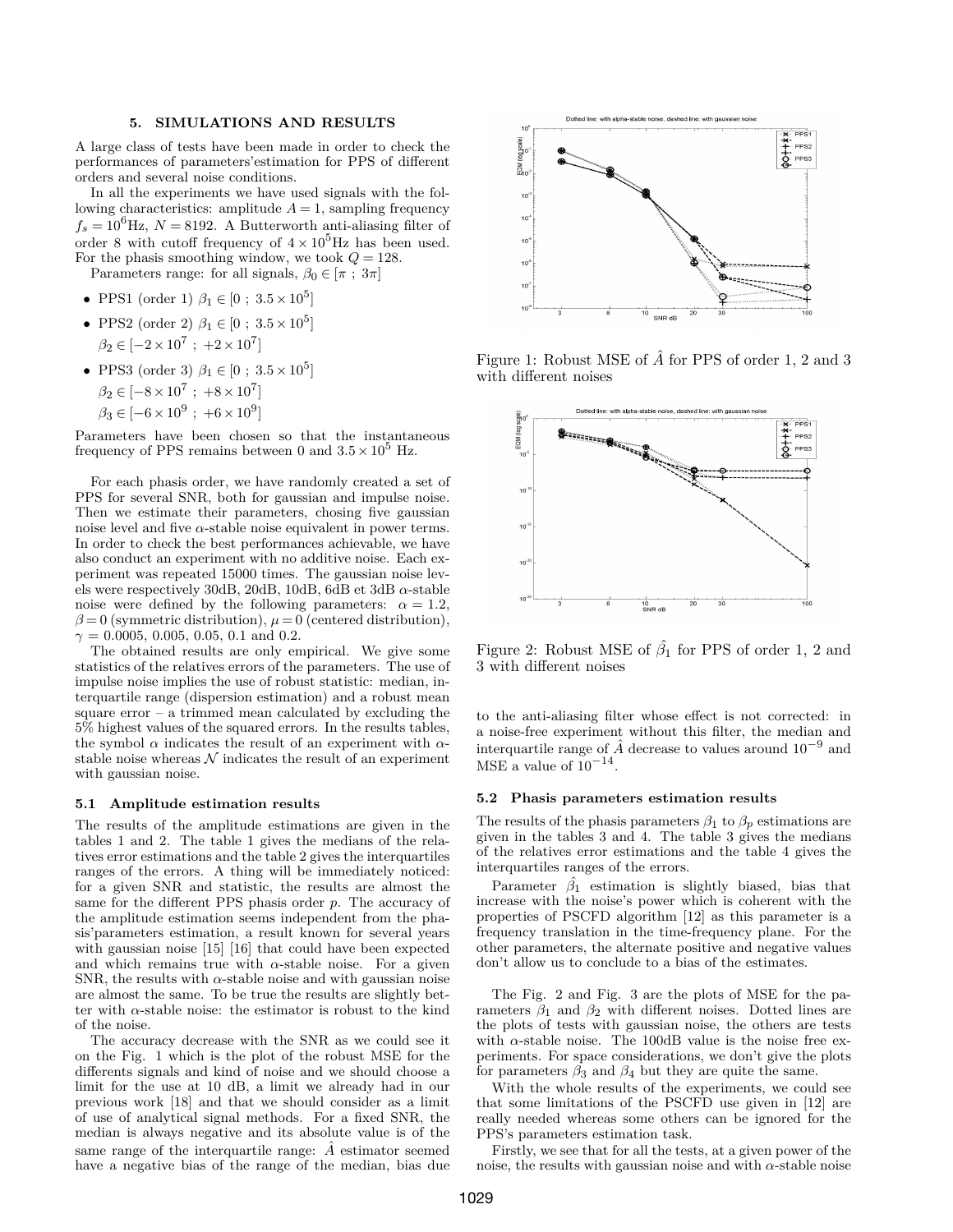| SNR.<br>PPS order | $\infty$ dB             | $30 \text{ dB}$                                                                                       | $20 \text{ dB}$                                                                                                                                                                                                                  | $10 \text{ dB}$ | 6 dB            | 3 dB                 |
|-------------------|-------------------------|-------------------------------------------------------------------------------------------------------|----------------------------------------------------------------------------------------------------------------------------------------------------------------------------------------------------------------------------------|-----------------|-----------------|----------------------|
| PPS1              | $9.43 \times 10^{-6}$   | $\alpha -5.82 \times 10^{-6}$                                                                         | $\alpha -9.67 \times 10^{-4}$ $\alpha -3.87 \times 10^{-2}$                                                                                                                                                                      |                 | $\alpha$ -0.112 | $\alpha$ -0.312      |
|                   |                         |                                                                                                       | $\mathcal{N}$ -2.13 × 10 <sup>-4</sup> $\left\vert \mathcal{N} \right\vert$ -3.48 × 10 <sup>-3</sup> $\left\vert \mathcal{N} \right\vert$ -3.39 × 10 <sup>-2</sup> $\left\vert \mathcal{N} \right\vert$ -9.49 × 10 <sup>-2</sup> |                 |                 | $\mathcal{N}$ -0.186 |
| PPS <sub>2</sub>  | $6.56 \times 10^{-6}$ h | $\alpha$ -4.78 × 10 <sup>-6</sup> $\alpha$ -9.26 × 10 <sup>-4</sup> $\alpha$ -3.86 × 10 <sup>-2</sup> |                                                                                                                                                                                                                                  |                 | $\alpha$ -0.112 | $\alpha$ -0.311      |
|                   |                         |                                                                                                       | $N - 2.15 \times 10^{-4}$ $N - 3.48 \times 10^{-3}$ $N - 3.39 \times 10^{-2}$ $N - 9.51 \times 10^{-2}$                                                                                                                          |                 |                 | $\mathcal{N}$ -0.186 |
| PPS3              | $7.47 \times 10^{-6}$   | $\alpha$ -2.18 × 10 <sup>-6</sup> $\alpha$ -9.27 × 10 <sup>-4</sup> $\alpha$ -3.86 × 10 <sup>-2</sup> |                                                                                                                                                                                                                                  |                 | $\alpha$ -0.112 | $\alpha$ -0.311      |
|                   |                         |                                                                                                       | $\left[ N - 2.18 \times 10^{-4} \right] N - 3.47 \times 10^{-3} \left[ N - 3.39 \times 10^{-2} \right] N - 9.50 \times 10^{-2}$                                                                                                  |                 |                 | $\mathcal{N}$ -0.186 |

Table 1: Median of the relative error of  $\hat{A}$ 

| <b>SNR</b><br>PPS order | $\infty$ dB           | $30 \text{ dB}$                                                                                                                                                                  | $20 \text{ dB}$                                 | $10 \text{ dB}$                         | 6 dB                                                                                                                                                                                                                                                                                                                 | 3 dB                                    |
|-------------------------|-----------------------|----------------------------------------------------------------------------------------------------------------------------------------------------------------------------------|-------------------------------------------------|-----------------------------------------|----------------------------------------------------------------------------------------------------------------------------------------------------------------------------------------------------------------------------------------------------------------------------------------------------------------------|-----------------------------------------|
| PPS1                    | $1.79 \times 10^{-3}$ | $\alpha$ 1.78 $\times$ 10 <sup>-3</sup>                                                                                                                                          | $\frac{1}{\alpha}$ $\sqrt{1.74 \times 10^{-3}}$ | $\alpha$ 1.30 $\times$ 10 <sup>-2</sup> | $\alpha \ 3.39 \times 10^{-2}$                                                                                                                                                                                                                                                                                       | $\alpha$ 8.36 $\times$ 10 <sup>-2</sup> |
|                         |                       |                                                                                                                                                                                  |                                                 |                                         | $\mathcal{N}$ 1.68 $\times$ 10 <sup>-3</sup> $\left\vert \right.$ $\mathcal{N}$ 2.67 $\times$ 10 <sup>-3</sup> $\left\vert \right.$ $\mathcal{N}$ 7.08 $\times$ 10 <sup>-3</sup> $\left\vert \right.$ $\mathcal{N}$ 1.15 $\times$ 10 <sup>-2</sup> $\left\vert \right.$ $\mathcal{N}$ 1.47 $\times$ 10 <sup>-2</sup> |                                         |
| PPS <sub>2</sub>        |                       | $1.35 \times 10^{-4}$ $\alpha$ $1.87 \times 10^{-4}$ $\alpha$ $8.79 \times 10^{-4}$ $\alpha$ $1.33 \times 10^{-2}$ $\alpha$ $3.33 \times 10^{-2}$ $\alpha$ $8.26 \times 10^{-2}$ |                                                 |                                         |                                                                                                                                                                                                                                                                                                                      |                                         |
|                         |                       |                                                                                                                                                                                  |                                                 |                                         | $\mathcal{N}$ 7.87 $\times$ 10 <sup>-4</sup> $\big $ $\mathcal{N}$ 2.44 $\times$ 10 <sup>-3</sup> $\big $ $\mathcal{N}$ 7.04 $\times$ 10 <sup>-3</sup> $\big $ $\mathcal{N}$ 1.13 $\times$ 10 <sup>-2</sup> $\big $ $\mathcal{N}$ 1.53 $\times$ 10 <sup>-2</sup>                                                     |                                         |
| PPS3                    |                       | $4.91 \times 10^{-4}$ $\alpha$ $3.17 \times 10^{-4}$ $\alpha$ $9.13 \times 10^{-4}$ $\alpha$ $1.31 \times 10^{-2}$ $\alpha$ $3.41 \times 10^{-2}$ $\alpha$ $8.35 \times 10^{-2}$ |                                                 |                                         |                                                                                                                                                                                                                                                                                                                      |                                         |
|                         |                       |                                                                                                                                                                                  |                                                 |                                         | $\left[ N 7.74 \times 10^{-4} \right] N 2.46 \times 10^{-3} \left[ N 7.02 \times 10^{-3} \right] N 1.14 \times 10^{-2} \left[ N 1.51 \times 10^{-2} \right]$                                                                                                                                                         |                                         |

Table 2: Interquartile range of the relative error of  $\hat{A}$ 



Figure 3: Robust MSE of  $\hat{\beta}_2$  for PPS of order 2 and 3 with different noises

are of the same range: our method is robust to the kind of the noise's distribution and the restriction to gaussian noise is not needed.

Secondly, as the power of the noise increases, the accuracy of the estimations quickly decreases. For SNR below 6dB, the algorithm only gives an estimation of the range of the parameters. The condition  $SNR > 7dB$  is needed although SNR>10dB seems to be a better guarantee.

Thirdly, for all kind of noises, we have a gap between the results for PPS of order 4 and the others. The results for phasis of order 4 are not given for space considerations and for their low accuracy: those signals are more complex and subject to greater frequency's variations. Our conclusion to this is that the limitation in frequency's variation given in [12] holds true but for the PPS's parameters estimation task, we could allow a larger range. For a signal of duration *T* sampled at *fs* and a smoothing window of 257 points, we propose the following limit:

$$
\left|\frac{\mathrm{d}f_i}{\mathrm{d}t}\right| \, < \, \frac{2f_e}{T}
$$

This limit is the widest frequency's variation possible for a PPS of order 3 obtained for  $f_i(0) = 0$ ,  $f_i(T/2) = f_s/2$  and  $f_i(T) = 0$  or  $f_i(0) = f_s/2$ ,  $f_i(T/2) = 0$  and  $f_i(T) = f_s/2$ .

Even if the estimations'accuracies is good at high SNR – values of  $10^{-7}$  or better – it is still fewer than the best algorithms such as MUSIC or PHAF methods  $\begin{bmatrix} 3 & 4 & 17 \end{bmatrix}$   $\begin{bmatrix} 7 & 19 \end{bmatrix}$ [9] which have accuracies of  $10^{-12}$  or better. On the other hand, our algorithm is quite faster: for a *N* point long signal, MUSIC give a solution in  $O(N^3)$  operations and PHAF in  $O(N^2 log(N))$  whereas our method makes it in  $O(N)$  for PSCFD [1] plus the computation of the regression which is of  $O(Np^3)$  for a phasis of order p.

## **6. CONCLUSION**

As a final point to this paper, we have build an algorithm for PPS parameters estimation made with several existing methods which is fast, with a linear complexity and with a limit of use toward the power of the noise which should be fixed at SNR= 10dB. The amplitude estimation is quite robust to the shape of the noise, it is slightly better with impulse noise and seems independent of the phasis order. The phasis's parameters estimation depend few of the order of the phasis as long as the variations of the frequency don't go out of range and it is robust to the kind of the noise's distribution.

A futur work will be to find a better instantaneous frequency estimation algorithm in order to work with heavy noise power.

#### **REFERENCES**

- [1] P. J. Kootsookos, A review of the frequency estimation and tracking problems, Tech. rep., CRASys Australian National University (1993).
- [2] B. G. Quinn, E. J. Hannan, all, The Estimation and Tracking of Frequency, Cambridge University Press, 2001.
- [3] P. Stoica, A. Nehorai, Music, maximum likelihood, and cramer-rao bound, IEEE Transactions on Acoustics, Speech and Signal Processing 37 (5) (1989) 720–741.
- [4] P. Stoica, A. Nehorai, Music, maximum likelihood, and cramer-rao bound: Further results and comparisons, IEEE Transactions on Acoustics, Speech and Signal Processing 38 (12) (1990) 2140–2150.